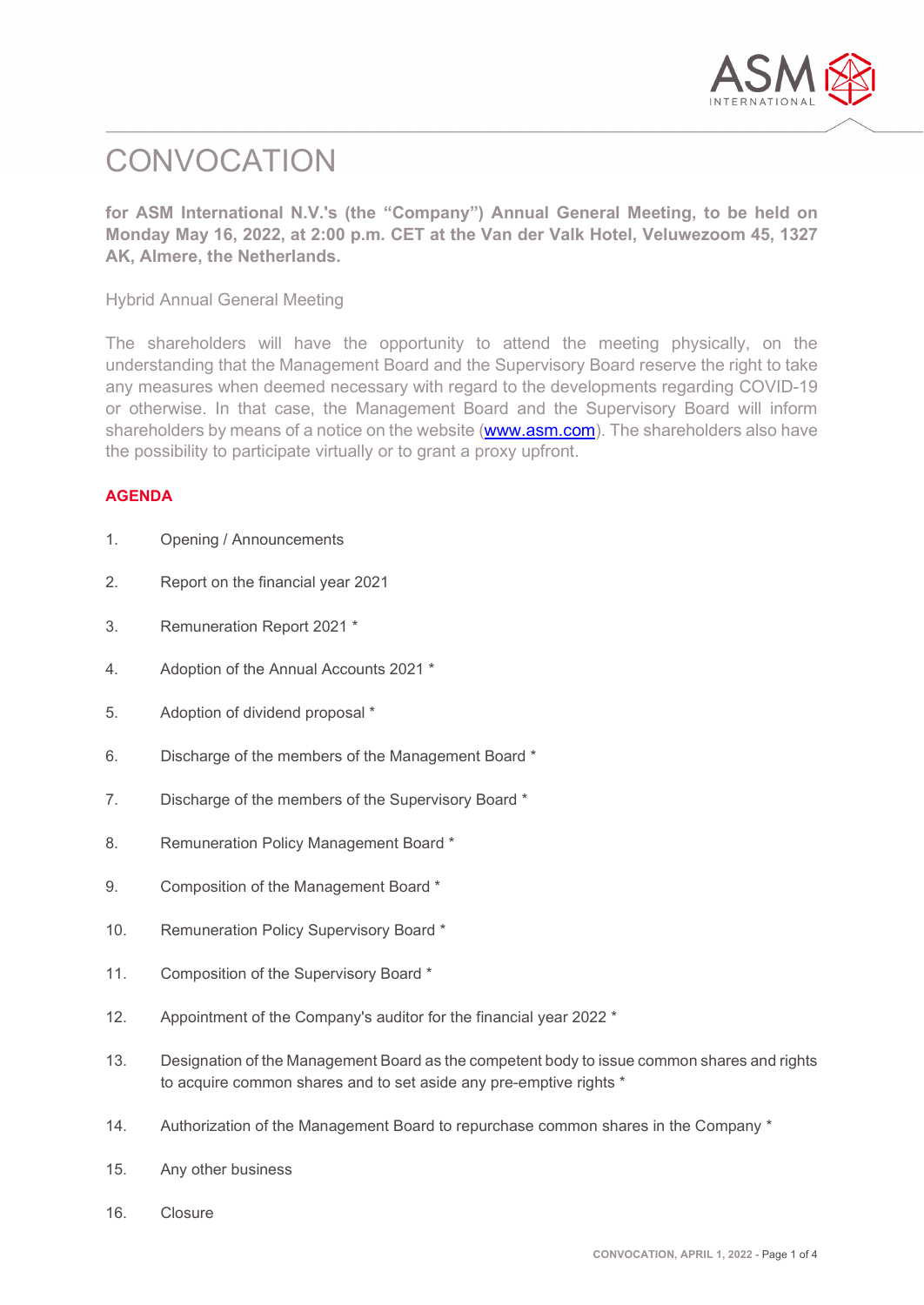

 $*$  = voting item(s)

The agenda plus explanatory notes and the Annual Report 2021 (which includes the Directors Report 2021 and the Annual Accounts 2021), and other attachments, as placed on the website of the Company: [www.asm.com](http://www.asm.com/) and available via [www.abnamro.com/evoting,](http://www.abnamro.com/evoting) constitute an integral part of this convocation and are also available for inspection by each shareholder at the Company's offices at Versterkerstraat 8 in Almere, the Netherlands and at the ABN AMRO Bank N.V., e-mail: [AVA@nl.abnamro.com.](mailto:corporate.broking@nl.abnamro.com)

## **Record Date**

For this Annual General Meeting persons who are entitled to vote and/or attend the meeting, are considered to be those who are registered as shareholders of the Company in a (sub) register on April 18, 2022 following the registration of all transactions on that date ("Record Date"), provided that such person has been registered for the Annual General Meeting in accordance with the below chapter "Registration".

For holders of deposit shares, the administration of the intermediaries as defined in the Securities Giro Act (the "Intermediary") are appointed as (sub) registers.

## **Registration**

Holders of deposit shares who wish to register for the Annual General Meeting, must as from April 19, 2022 and no later than May 10, 2022 (5:00 p.m. CET) give notice hereof to ABN AMRO Bank N.V. via [www.abnamro.com/evoting](http://www.abnamro.com/evoting) or via the Intermediary that deals with the administration of their shares. The Intermediary must submit a statement via [www.abnamro.com/intermediary](http://www.abnamro.com/intermediary) to ABN AMRO Bank N.V., including the number of shares notified for registration and held by that shareholder at the Record Date no later than 1:00 p.m. CET on May 11, 2022. With the registration Intermediaries are requested to include the full address details of the relevant holders in order to be able to verify the shareholding on the Record Date in an efficient manner and to provide virtual access, if applicable.

Upon registration via ABN AMRO (via [www.abnamro.com/evoting\)](http://www.abnamro.com/evoting) shareholders will be requested to choose whether they attend the meeting physically or virtually, or alternatively grant a proxy to vote.

The shareholders will receive via ABN AMRO Bank N.V. a receipt of registration. This receipt of registration will serve as admission ticket for the meeting for the shareholder who chooses to attend physically. The shareholder who chooses to attend virtually and vote real-time during the meeting (as referred to below under "Virtual attendance and voting") receives an email with a link to log in to the online platform.

Holders of registered shares, a usufructuary of registered shares who is entitled to vote or their proxy, who wish to attend the meeting, must give written notice hereof to the Company no later than May 10, 2022.

Holders of shares registered with Citibank, N.A. New York, United States, will receive a separate invitation to attend the Annual General Meeting.

#### **Virtual attendance and voting**

Shareholders can virtually attend and vote - real time - during the Annual General Meeting on all voting items on the agenda using their own smartphone, tablet or personal computer, unless the shareholder's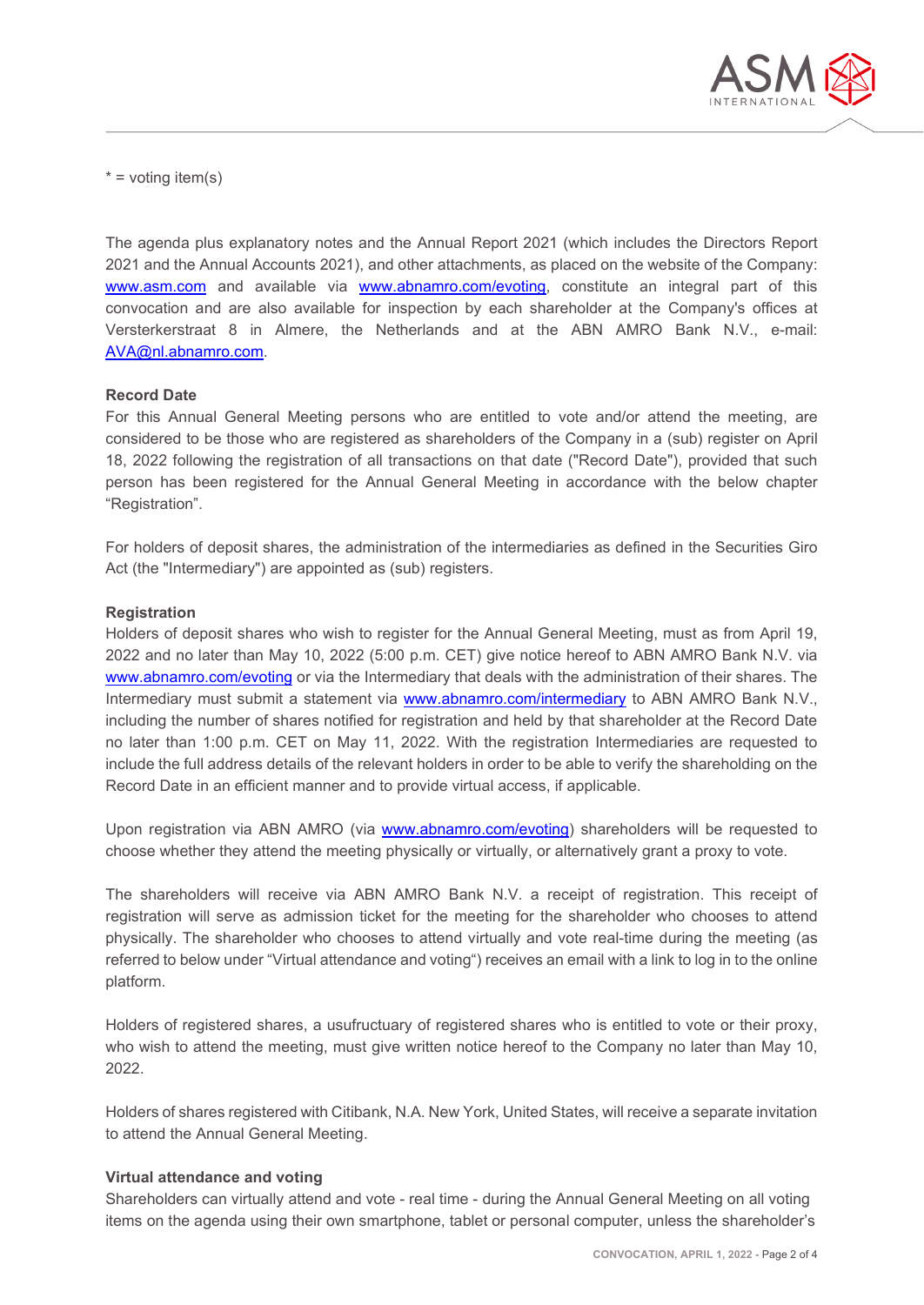

Intermediary does not accommodate virtual participation with online voting. During the Annual General Meeting, these shareholders may only submit questions through a chat function which is available on the online platform.

Upon registration to vote virtually through [www.abnamro.com/evoting,](http://www.abnamro.com/evoting) a shareholder will receive an email with a link via [www.abnamro.com/evoting](http://www.abnamro.com/evoting) to login to the Company's online voting platform. After successful login and confirmation of the login via two factor authentication (by SMS verification), the shareholder is automatically logged into the meeting. Further instructions may be provided via www.abnamro.com/evoting, the Company's online voting platform, or Company's website (www.asm.com).

The shareholder will be able to log in for virtual admission to the Annual General Meeting on May 16, 2022 via [www.abnamro.com/evoting](http://www.abnamro.com/evoting) from 1:00 p.m. CET until the commencement of the meeting at 2:00 p.m. CET. The shareholder must log in and complete the admission procedure for the meeting before 2:00 p.m. CET. After this time admission is no longer possible; shareholders who log in afterwards will only have access to the live webstream to follow the proceedings of the meeting, but will not be able to vote and/or submit questions through the chat function.

Minimum requirements to the browser that can be used for virtual participation as well as an overview of Q&A's regarding online voting and the Company's Policy regarding the Hybrid General Meeting of Shareholders can be found at the website of the Company [www.asm.com](http://www.asm.com/) and are considered to be part of this convocation. Virtual participation (if applicable) entails risks, as described in the Company's Policy regarding the Hybrid General Meeting of Shareholders. This policy is applicable when attending and voting virtually during the Annual General Meeting.

#### **Webcast**

All shareholders can follow the proceedings of the Annual General Meeting via the live webcast, by signing up for it through [www.asm.com.](http://www.asm.com/) We advise shareholders to sign up for the live webcast latest by May 12, 2022, at 5:00 p.m. CET.

When a shareholder has made the choice through [www.abnamro.com/evoting](http://www.abnamro.com/evoting) to attend the Annual General Meeting virtually and to vote real-time during the meeting then there is no need to sign up for the live webcast as the meeting will then already be attended through a live web connection.

## **Voting by proxy**

A shareholder can choose to give a power of attorney with voting instructions to mr. Michel van Agt (an independent civil law notary from Loyens & Loeff N.V.), or in his absence his substitute, to vote on behalf of the shareholder at the Annual General Meeting. The shareholder may grant the power of attorney and voting instructions electronically via [www.abnamro.com/evoting.](http://www.abnamro.com/evoting)

Alternatively an executed legally valid power of attorney (as published on the website of the Company) may be submitted by email to Mr. Michel van Agt at michel.van.agt@loyensloeff.com, no later than May 10, 2022.

## **Questions prior to the Annual General Meeting**

Shareholders registered for the Annual General Meeting are also offered the possibility to submit questions in relation to the agenda of the Annual General Meeting before May 9, 2022, 2:00 p.m. CET. Questions can be sent to **AGM@asm.com**. Timely received questions will be answered at the Annual General Meeting – possibly combined - and possibly by topic.